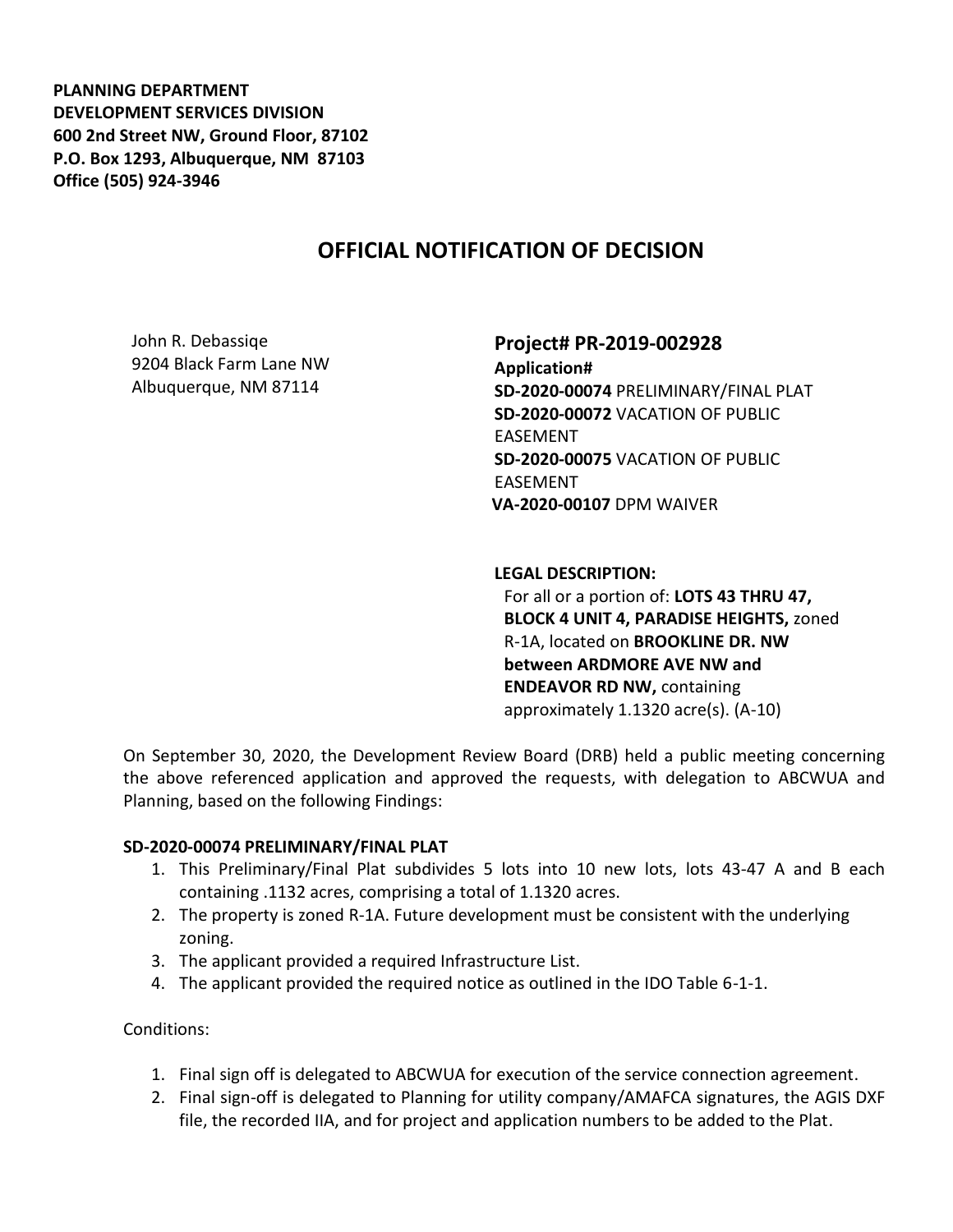Official Notice of Decision Project # PR-2019-002928 Applications# SD-2020-00074, SD-2020-00072, SD-2020-00075, VA-2020-00107 Page 2 of 3

> 3. The applicant will obtain final sign off from ABCWUA and Planning by November 30, 2020 or the case may be scheduled for the next DRB hearing and could be denied per the DRB Rules of Procedure.

## **SD-2020-00072 VACATION OF PUBLIC EASEMENT**

- 1. The applicant proposes to vacate the existing 8-foot-wide utility and construction easement that was recorded on May 7, 1968.
- 2. The applicant justified the vacation request for the existing 8-foot-wide utility and construction easement pursuant to 14-16-6-6-(K)(3)(a). The existing easement is unused and an adjacent subdivision to the south of the Site vacated an unused construction and utility easement, eliminating the requirement for the retainment of the easement.
- 3. The applicant provided the required notice as outlined in the IDO Table 6-1-1.

## **SD-2020-00075 VACATION OF PUBLIC EASEMENT**

- 1. The applicant proposes to vacate the existing 7-foot-wide electric and telephone easement that was recorded on May 7, 1968.
- 2. The applicant justified the vacation request for the existing 7-foot-wide electric and telephone easement pursuant to  $14{\text -}16{\text -}6{\text -}6{\text -}(\kappa)(3)(a)$ . The existing easement is unused and an adjacent subdivision to the south of the Site vacated an unused construction and utility easement, eliminating the requirement for the retainment of the easement.
- 3. The applicant provided the required notice as outlined in the IDO Table 6-1-1.

## **VA-2020-00107 DPM WAIVER**

- 1. The applicant proposes a waiver to the IDO/DPM standard(s) for the 24-foot minimum width for a residential street to permit the existing 22-foot wide width of Brookline Drive. The request is justified because the right-of-way in this portion of Brookline Drive narrows, and is an existing condition that is not caused by the applicant.
- 2. The applicant provided the required notice as outlined in the IDO Table 6-1-1.

APPEAL: If you wish to appeal this decision, you must do so within 15 days of the DRB's decision or by **OCTOBER 15, 2020.** The date of the DRB's decision is not included in the 15-day period for filing an appeal, and if the 15<sup>th</sup> day falls on a Saturday, Sunday or Holiday, the next working day is considered as the deadline for filing the appeal.

For more information regarding the appeal process, please refer to Section 14-16-6-4(U) of the Integrated Development Ordinance (IDO). Appeals should be submitted via email to [PLNDRS@CABQ.GOV](mailto:PLNDRS@CABQ.GOV) (if files are less than 9MB in size). Files larger than 9MB can be sent to **[PLNDRS@CABQ.GOV](mailto:PLNDRS@CABQ.GOV)** using [https://wetransfer.com.](https://wetransfer.com/) A Non-Refundable filing fee will be calculated and you will receive instructions about paying the fee online.